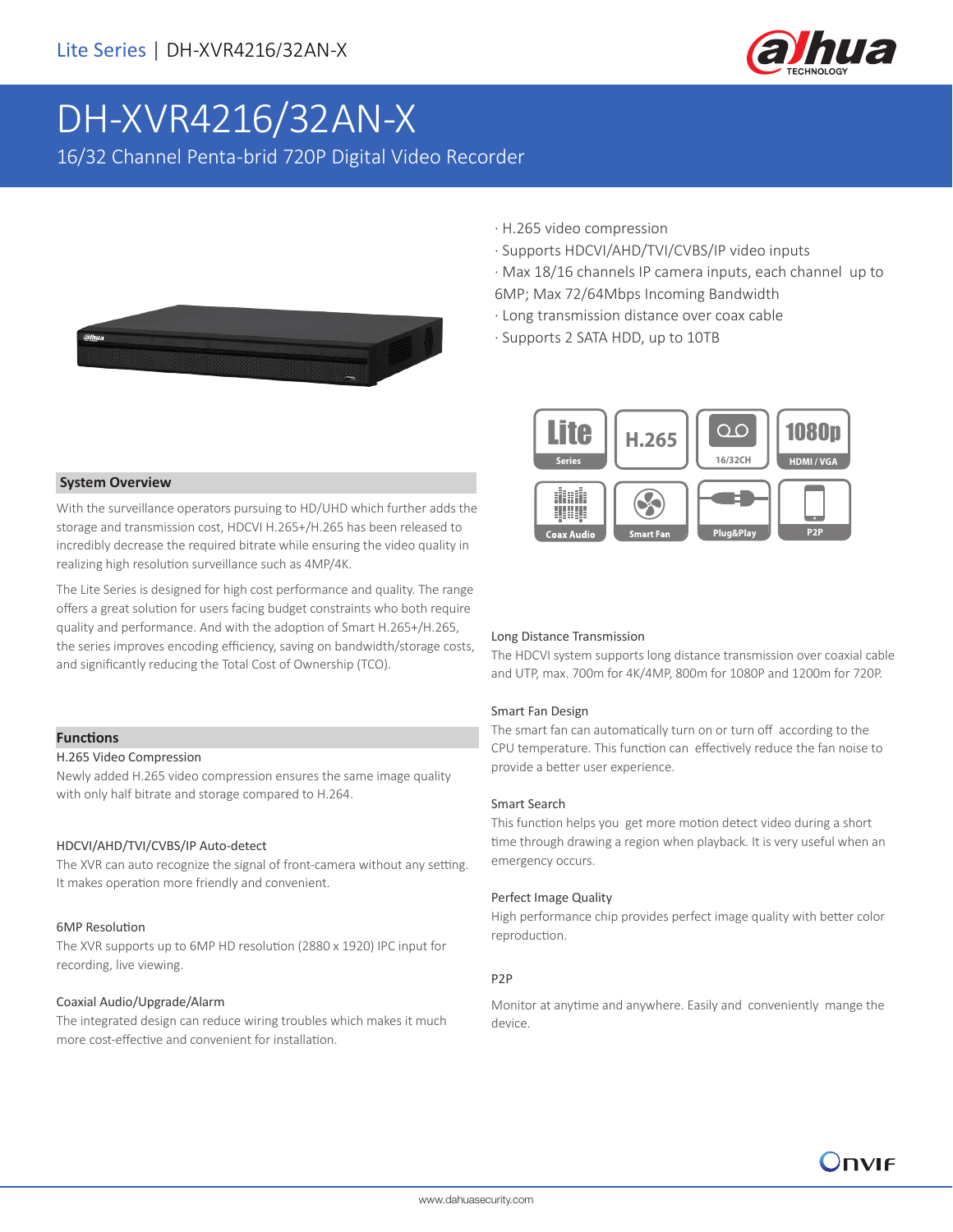## Lite Series | DH-XVR4216/32AN-X

| <b>Technical Specification</b> |                                                                                                                                                                                                 | Video Detection and Alarm          |                                                                                                                                                               |
|--------------------------------|-------------------------------------------------------------------------------------------------------------------------------------------------------------------------------------------------|------------------------------------|---------------------------------------------------------------------------------------------------------------------------------------------------------------|
| System                         |                                                                                                                                                                                                 | <b>Trigger Events</b>              | Recording, PTZ, Tour, Video Push, Email, FTP, Snapshot,<br>Buzzer and Screen Tips                                                                             |
| Main Processor                 | <b>Embedded Processor</b>                                                                                                                                                                       | Video Detection                    | Motion Detection, MD Zones: 396 (22 × 18), Video Loss,<br>Tampering and Diagnosis                                                                             |
| Operating System               | Embedded LINUX                                                                                                                                                                                  | Alarm input                        | N/A                                                                                                                                                           |
| Video and Audio                |                                                                                                                                                                                                 | Relay Output                       | N/A                                                                                                                                                           |
| Analog Camera Input            | 16/32 Channel, BNC                                                                                                                                                                              | Playback and Backup                |                                                                                                                                                               |
| <b>HDCVI Camera</b>            | 1080P@25/30fps, 720P@25/30fps                                                                                                                                                                   |                                    | 1/4/9/16                                                                                                                                                      |
| AHD Camera                     | 1080P@25/30, 720P@25/30fps                                                                                                                                                                      | Playback                           |                                                                                                                                                               |
| <b>TVI Camera</b>              | 1080P@25/30, 720P@25/30fps                                                                                                                                                                      | Search Mode                        | Time /Date, Alarm, MD and Exact Search (accurate to<br>second)                                                                                                |
| <b>CVBS Camera</b>             | PAL/NTSC                                                                                                                                                                                        |                                    | Play, Pause, Stop, Rewind, Fast play, Slow Play, Next File,                                                                                                   |
| IP Camera Input                | 16+2/16 Channel, each channel up to 6MP                                                                                                                                                         | Playback Function                  | Previous File, Next Camera, Previous Camera, Full Screen,<br>Repeat, Shuffle, Backup Selection, Digital Zoom                                                  |
| Audio In/Out                   | $1/1$ , RCA                                                                                                                                                                                     |                                    |                                                                                                                                                               |
| Two-way Talk                   | Reuse audio in/out, RCA                                                                                                                                                                         | Backup Mode                        | USB Device/Network                                                                                                                                            |
| Recording                      |                                                                                                                                                                                                 | Storage                            |                                                                                                                                                               |
| Compression                    | H.265/H.264                                                                                                                                                                                     | Internal HDD                       | 2 SATA Port, up to 10TB capacity                                                                                                                              |
| Resolution                     | 1080N, 720P, 960H, D1, CIF                                                                                                                                                                      | eSATA                              | N/A                                                                                                                                                           |
|                                | Main Stream:<br>the 1st channel 1080N/720P(1~25/30fps), others<br>1080N/720P(1~15fps);<br>960H/D1/CIF (1~25/30fps)<br>Sub steram:CIF(1~7fps)                                                    | Auxiliary Interface                |                                                                                                                                                               |
| Record Rate                    |                                                                                                                                                                                                 | <b>USB</b>                         | 16CH:2 USB 2.0<br>32CH:1 USB 2.0, 1 USB 3.0                                                                                                                   |
|                                |                                                                                                                                                                                                 | <b>RS232</b>                       | N/A                                                                                                                                                           |
| <b>Bit Rate</b>                | 32Kbps ~ 4096Kbps Per Channel                                                                                                                                                                   | <b>RS485</b>                       | 1 Port, for PTZ Control                                                                                                                                       |
|                                | Manual, Schedule (General, Continuous), MD (Video detection:                                                                                                                                    | Electrical                         |                                                                                                                                                               |
| Record Mode                    | Motion Detection, Video Loss, Tampering), Alarm, Stop                                                                                                                                           | Power Supply                       | 16CH: DC12V/4A<br>32CH: DC12V/5A                                                                                                                              |
| Record Interval                | $1~$ ~60 min (default: 60 min), Pre-record: $1~$ ~30 sec, Post-<br>record: 10 ~ 300 sec                                                                                                         | Power Consumption<br>(without HDD) | 16CH:<10W<br>32CH: < 20W                                                                                                                                      |
| Audio Compression              | AAC(only for the 1st channel), G.711A, G.711U, PCM                                                                                                                                              | Construction                       |                                                                                                                                                               |
| Audio Sample Rate              | 8KHz, 16 bit Per Channel                                                                                                                                                                        | Dimensions                         | 1U, 375mm×287mm×53mm (14.8" x 11.3" x 2.1")                                                                                                                   |
| Audio Bit Rate<br>Display      | 64Kbps Per Channel                                                                                                                                                                              | Net Weight<br>(without HDD)        | 16CH: 1.6kg (3.6 lb)<br>32CH: 1.9kg (4.2 lb)                                                                                                                  |
| Interface                      | 16CH:1 HDMI, 1 VGA,                                                                                                                                                                             |                                    |                                                                                                                                                               |
| Resolution                     | 32CH:1 HDMI, 1 VGA, 1 TV<br>1920×1080, 1280×1024, 1280×720                                                                                                                                      | Gross Weight                       | 16CH: 3.0kg (6.6 lb)<br>32CH: 3.2kg (7.0 lb)                                                                                                                  |
|                                |                                                                                                                                                                                                 | Installation                       | Desktop installation                                                                                                                                          |
| Multi-screen Display           | 16CH:<br>When IP extension mode not enabled:1/4/8/9/16<br>When IP extension mode enabled:1/4/8/9/16/25<br>32CH:1/4/8/9/16/25/36                                                                 | Environmental                      |                                                                                                                                                               |
|                                |                                                                                                                                                                                                 | <b>Operating Conditions</b>        | $-10^{\circ}$ C ~ +55°C (+14°F ~ +131°F), 10%~ 90% RH                                                                                                         |
| OSD                            | Camera title, Time, Video loss, Camera lock, Motion detection,<br>Recording                                                                                                                     | <b>Storage Conditions</b>          | -20°C ~ +70°C (-4°F ~ +158°F), 0~90% RH                                                                                                                       |
| Network                        |                                                                                                                                                                                                 | Third-party Support                |                                                                                                                                                               |
| Interface                      | 16CH:1 RJ-45 Port (100M)<br>32CH:1 RJ-45 Port (1000M)                                                                                                                                           | Third-party Support                | Dahua, Arecont Vision, AXIS, Bosch, Brickcom, Canon, CP<br>Plus, Dynacolor, Honeywell, Panasonic, Pelco, Samsung,<br>Sanyo, Sony, Videotec, Vivotek, and more |
| Network Function               | HTTP, HTTPS, TCP/IP, IPv4/IPv6, Wi-Fi, 3G/4G, UPnP, RTSP, UDP,<br>SMTP, NTP, DHCP, DNS, IP Filter, PPPoE, DDNS, FTP, Alarm Server,<br>P2P, IP Search (Supports Dahua IP camera, DVR, NVS, etc.) | Certifications                     | FCC: Part 15 Subpart B                                                                                                                                        |
| Max. User Access               | 128 users                                                                                                                                                                                       |                                    |                                                                                                                                                               |
| Smart Phone                    | iPhone, iPad, Android                                                                                                                                                                           | Certifications                     | CE: CE-LVD: EN 60950-1/IEC 60950-1<br>CE-EMC: EN 61000-3-2, EN 61000-3-3, EN 55032, EN 50130,<br>EN 55024                                                     |
| Interoperability               | ONVIF 16.12, CGI Conformant                                                                                                                                                                     |                                    |                                                                                                                                                               |
|                                |                                                                                                                                                                                                 |                                    | UL: UL 60950-1                                                                                                                                                |